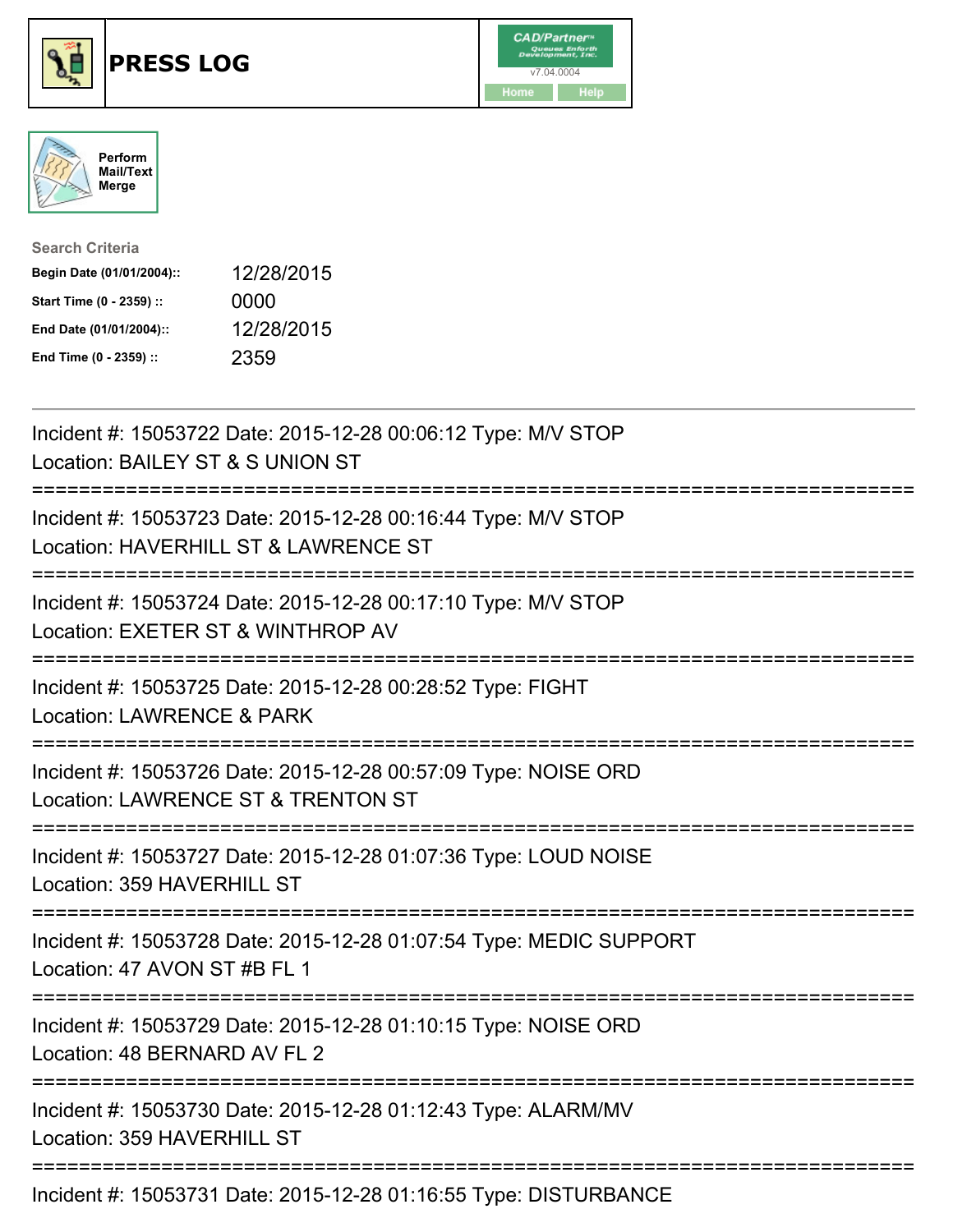Location: 60 FARNHAM ST =========================================================================== Incident #: 15053732 Date: 2015-12-28 01:40:23 Type: M/V STOP Location: 356 BROADWAY =========================================================================== Incident #: 15053733 Date: 2015-12-28 01:47:48 Type: M/V STOP Location: 99 JACKSON ST =========================================================================== Incident #: 15053734 Date: 2015-12-28 01:51:51 Type: AUTO ACC/UNK PI Location: BROADWAY & MANCHESTER ST =========================================================================== Incident #: 15053735 Date: 2015-12-28 01:55:01 Type: LOCKOUT Location: 59 TREMONT ST FL 1 =========================================================================== Incident #: 15053736 Date: 2015-12-28 02:00:38 Type: M/V STOP Location: HAVERHILL ST & NEWBURY ST =========================================================================== Incident #: 15053737 Date: 2015-12-28 02:12:40 Type: M/V STOP Location: ESSEX ST & NEWBURY ST =========================================================================== Incident #: 15053738 Date: 2015-12-28 02:13:46 Type: M/V STOP Location: GLENN ST =========================================================================== Incident #: 15053739 Date: 2015-12-28 02:16:03 Type: A&B D/W/ PROG Location: 10 HAVERHILL ST =========================================================================== Incident #: 15053740 Date: 2015-12-28 02:29:12 Type: HARASSMENT Location: 59 HOLLY ST =========================================================================== Incident #: 15053741 Date: 2015-12-28 02:36:40 Type: NOISE ORD Location: BEDFORD ST & OXFORD ST =========================================================================== Incident #: 15053742 Date: 2015-12-28 02:38:49 Type: NOISE ORD Location: 151 FARNHAM ST FL 1 =========================================================================== Incident #: 15053743 Date: 2015-12-28 02:56:21 Type: M/V STOP Location: ROUTE 114 =========================================================================== Incident #: 15053744 Date: 2015-12-28 03:07:17 Type: CK WELL BEING Location: 70 NEWBURY ST ===========================================================================

Incident #: 15053745 Date: 2015-12-28 03:08:06 Type: UNWANTEDGUEST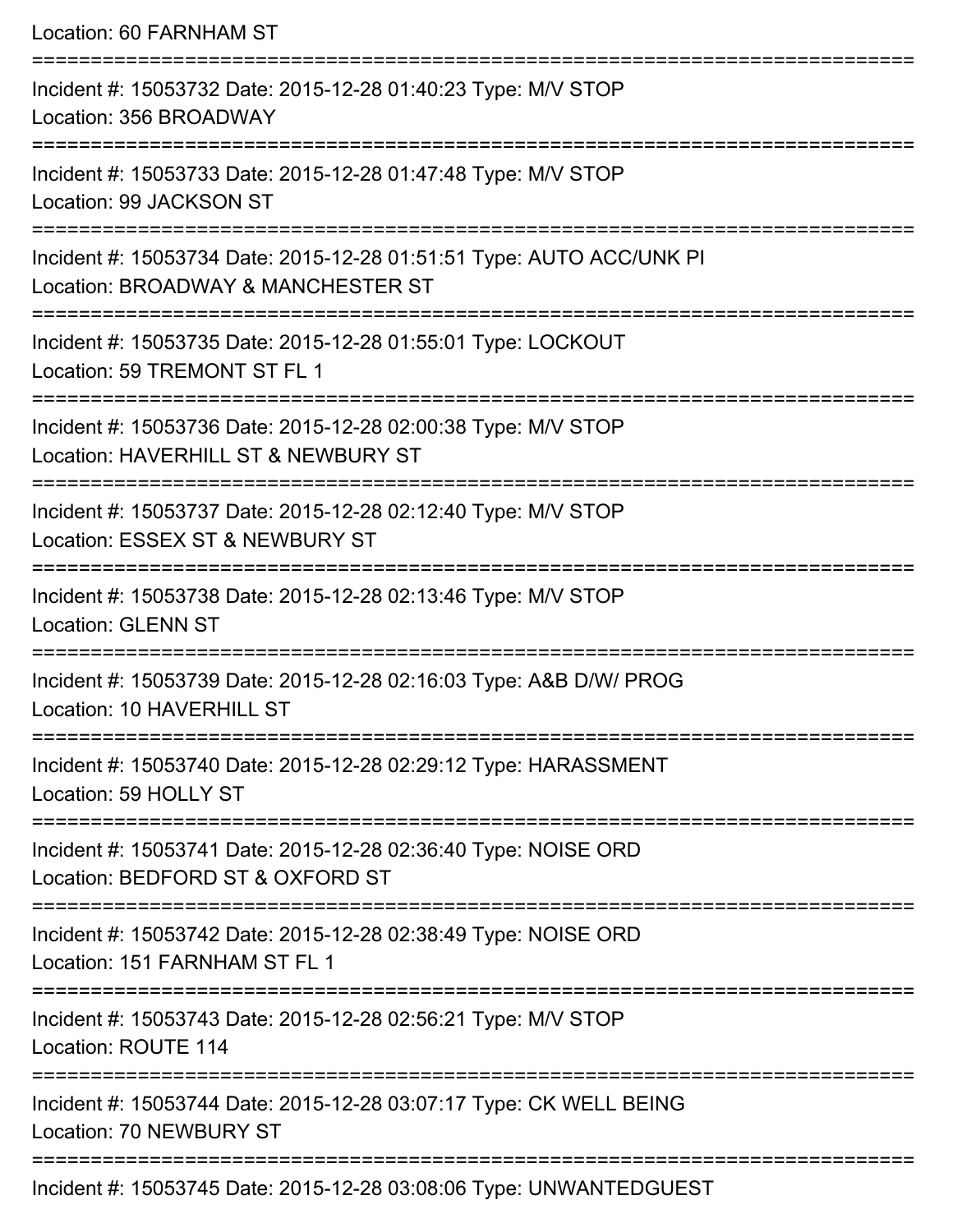| Incident #: 15053746 Date: 2015-12-28 03:17:09 Type: LOUD NOISE<br>Location: 2 SAUNDERS ST FL 2ND            |
|--------------------------------------------------------------------------------------------------------------|
| Incident #: 15053747 Date: 2015-12-28 03:31:33 Type: SHOTS FIRED<br><b>Location: 10 SAUNDERS ST</b>          |
| Incident #: 15053748 Date: 2015-12-28 03:40:26 Type: ALARMS<br>Location: HONEY DEW DONUTS / 342 BROADWAY     |
| Incident #: 15053749 Date: 2015-12-28 03:47:17 Type: M/V STOP<br>Location: S BROADWAY & SALEM ST             |
| Incident #: 15053750 Date: 2015-12-28 04:28:10 Type: DISTURBANCE<br>Location: 115 ALDER ST FL 3 RIGHT        |
| Incident #: 15053751 Date: 2015-12-28 05:47:19 Type: STOL/MV/PAS<br>Location: 24 TRINITY ST                  |
| Incident #: 15053752 Date: 2015-12-28 06:04:27 Type: DISTURBANCE<br>Location: 117 ALDER ST                   |
| Incident #: 15053753 Date: 2015-12-28 06:07:58 Type: CK WELL BEING<br>Location: 153 WEST ST FL 3             |
| Incident #: 15053754 Date: 2015-12-28 06:44:08 Type: UNWANTEDGUEST<br>Location: 163 LAWRENCE ST #2           |
| Incident #: 15053755 Date: 2015-12-28 07:13:26 Type: ROBBERY ARMED<br>Location: 32 ALDER ST                  |
| Incident #: 15053756 Date: 2015-12-28 07:25:45 Type: 209A/SERVE<br>Location: 239 JACKSON ST                  |
| Incident #: 15053757 Date: 2015-12-28 07:31:45 Type: B&E/PAST<br>Location: CARDINAL SHOE CORP / 468 CANAL ST |
| Incident #: 15053758 Date: 2015-12-28 07:34:04 Type: SERVE 209A<br>Location: 78 PARK ST                      |
| Incident #: 15053759 Date: 2015-12-28 07:42:10 Type: 209A/SERVE                                              |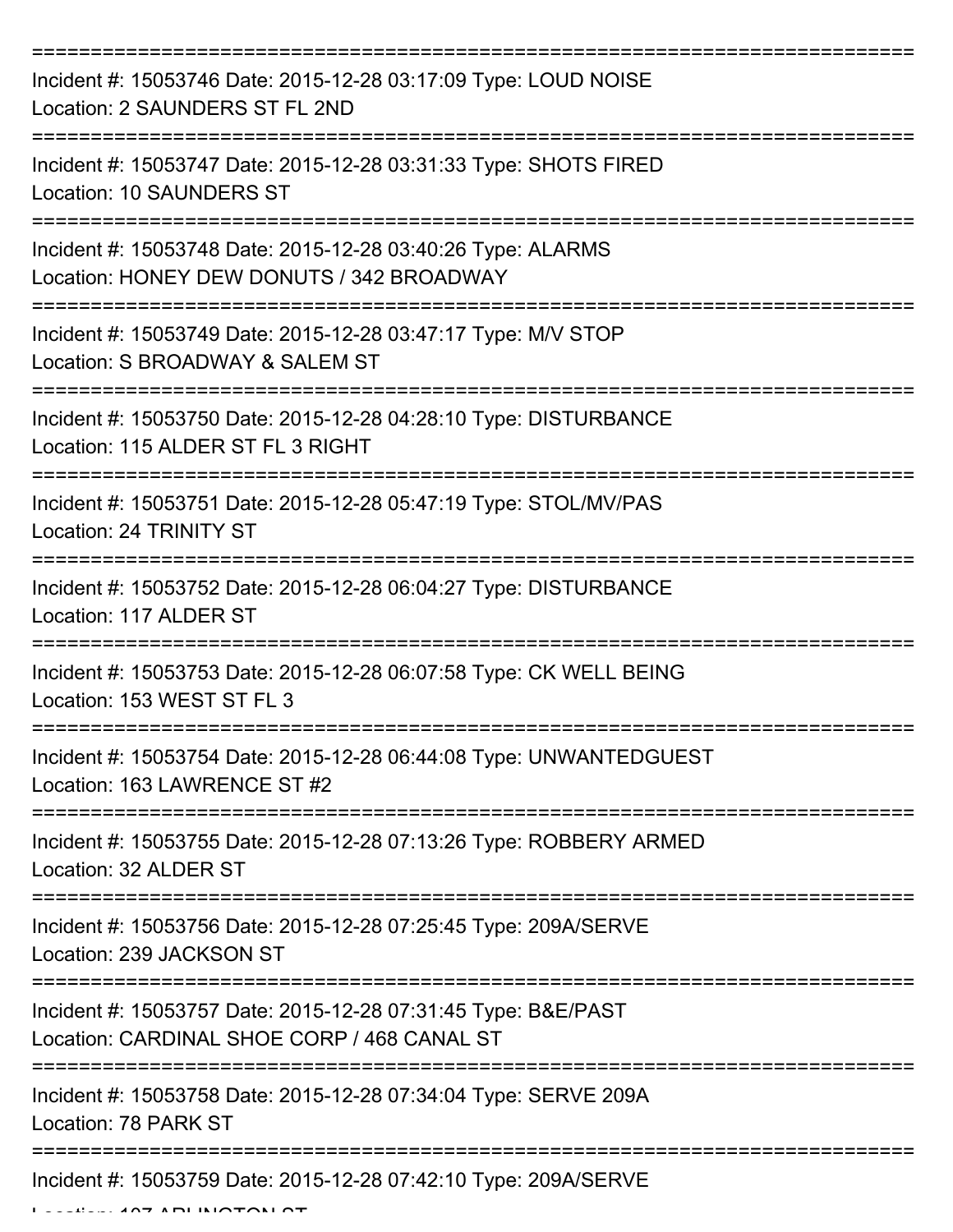| Incident #: 15053760 Date: 2015-12-28 07:50:30 Type: FIGHT<br>Location: 153 WEST ST                                |
|--------------------------------------------------------------------------------------------------------------------|
| Incident #: 15053761 Date: 2015-12-28 07:57:44 Type: SERVE 209A<br>Location: 550 BROADWAY                          |
| Incident #: 15053762 Date: 2015-12-28 08:03:55 Type: 209A/SERVE<br>Location: 28 WYMAN ST                           |
| Incident #: 15053763 Date: 2015-12-28 08:13:23 Type: A&B D/W PAST<br>Location: LGH / 1 GENERAL ST                  |
| Incident #: 15053764 Date: 2015-12-28 08:13:49 Type: SERVE 209A<br>Location: 205 WEST ST                           |
| Incident #: 15053765 Date: 2015-12-28 08:22:03 Type: B&E/PAST<br>Location: 24 BROOKFIELD ST                        |
| Incident #: 15053766 Date: 2015-12-28 08:53:26 Type: UNWANTEDGUEST<br>Location: SEVEN ELEVEN / 99 HAMPSHIRE ST     |
| Incident #: 15053767 Date: 2015-12-28 09:13:33 Type: ALARM/HOLD<br>Location: 711 / 100 LOWELL ST                   |
| Incident #: 15053768 Date: 2015-12-28 09:24:21 Type: 209A/SERVE<br>Location: 42 DUCKETT AV                         |
| Incident #: 15053769 Date: 2015-12-28 09:59:48 Type: ALARM/BURG<br>Location: CASTILLO RESD / 18 FALMOUTH ST FL 1ST |
| Incident #: 15053770 Date: 2015-12-28 10:05:04 Type: KEEP PEACE<br>Location: 345 HAVERHILL ST                      |
| Incident #: 15053773 Date: 2015-12-28 10:13:26 Type: M/V STOP<br>Location: BROADWAY & VALLEY ST                    |
| Incident #: 15053771 Date: 2015-12-28 10:15:10 Type: M/V STOP<br>Location: BROADWAY & VALLEY ST                    |
| Incident #: 15053772 Date: 2015-12-28 10:15:39 Type: M/V STOP                                                      |

Location: CHESTED ST & S BBOADWAY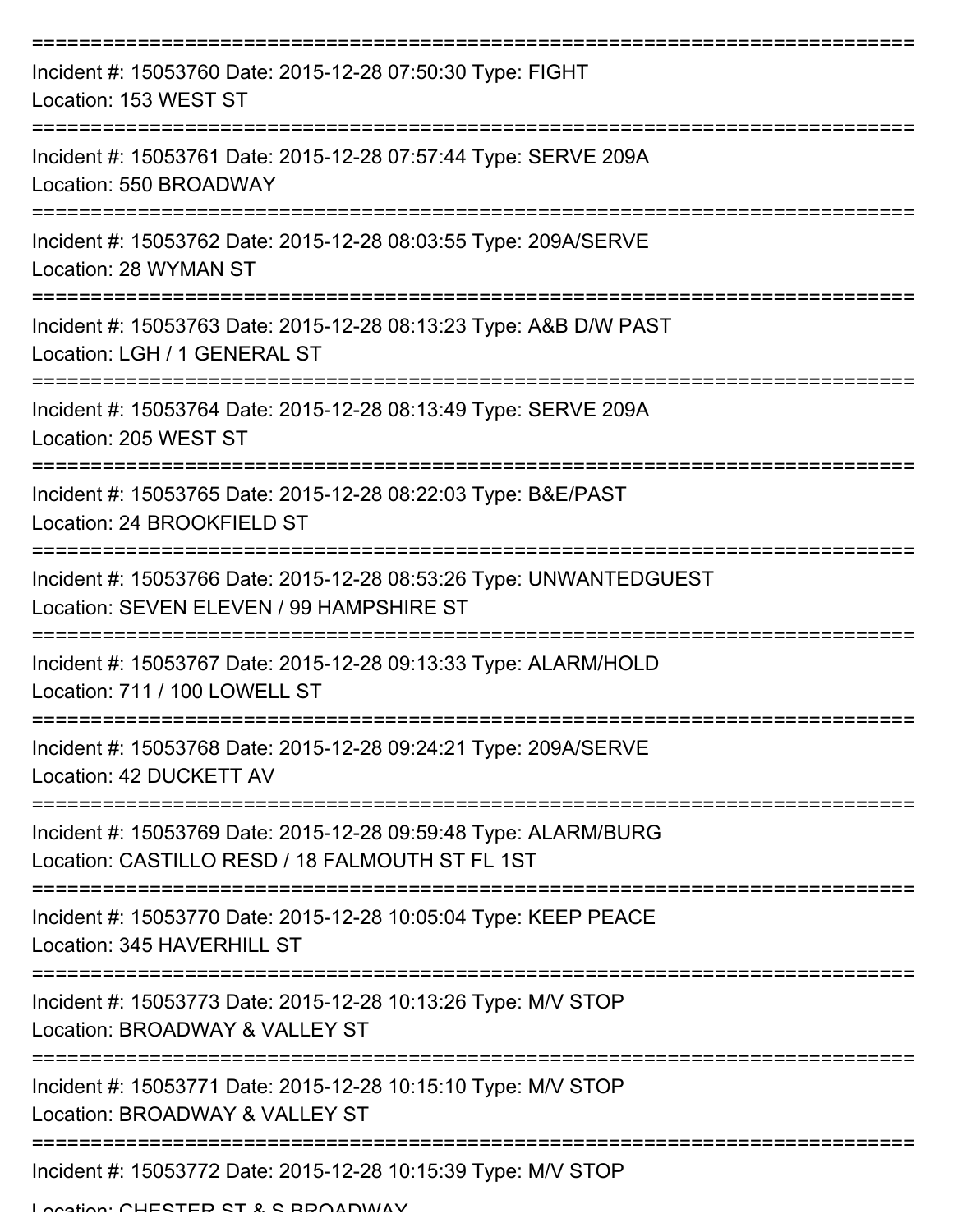| Incident #: 15053774 Date: 2015-12-28 10:24:41 Type: M/V STOP<br>Location: COMMON ST & LAWRENCE ST        |
|-----------------------------------------------------------------------------------------------------------|
| Incident #: 15053777 Date: 2015-12-28 10:26:16 Type: M/V STOP<br>Location: ANDOVER ST & S BROADWAY        |
| Incident #: 15053775 Date: 2015-12-28 10:27:14 Type: GUN CALL<br>Location: 106 FERRY ST                   |
| Incident #: 15053776 Date: 2015-12-28 10:27:57 Type: WARRANT SERVE<br>Location: 50 BROADWAY               |
| Incident #: 15053778 Date: 2015-12-28 10:33:24 Type: COURT DOC SERVE<br>Location: 375 HAVERHILL ST        |
| Incident #: 15053779 Date: 2015-12-28 10:38:53 Type: 209A/SERVE<br>Location: 413 RIVERSIDE DR             |
| Incident #: 15053780 Date: 2015-12-28 10:46:19 Type: M/V STOP<br>Location: 62 EXETER ST                   |
| Incident #: 15053782 Date: 2015-12-28 10:47:02 Type: KEEP PEACE<br>Location: 102 RIVER POINTE WY #APT1206 |
| Incident #: 15053781 Date: 2015-12-28 10:47:59 Type: INVEST CONT<br>Location: 1 FOREST ST                 |
| Incident #: 15053783 Date: 2015-12-28 10:52:38 Type: COURT DOC SERVE<br>Location: 252 S BROADWAY          |
| Incident #: 15053784 Date: 2015-12-28 10:55:19 Type: ANIMAL COMPL<br>Location: 77 ALDER ST                |
| Incident #: 15053785 Date: 2015-12-28 11:02:37 Type: SUICIDE ATTEMPT<br>Location: 270 CANAL ST #APT214    |
| Incident #: 15053786 Date: 2015-12-28 11:05:56 Type: COURT DOC SERVE<br>Location: 196 BAILEY ST           |
| Incident #: 15053787 Date: 2015-12-28 11:06:37 Type: LIC PLATE STO<br>Location: 319 SALEM ST              |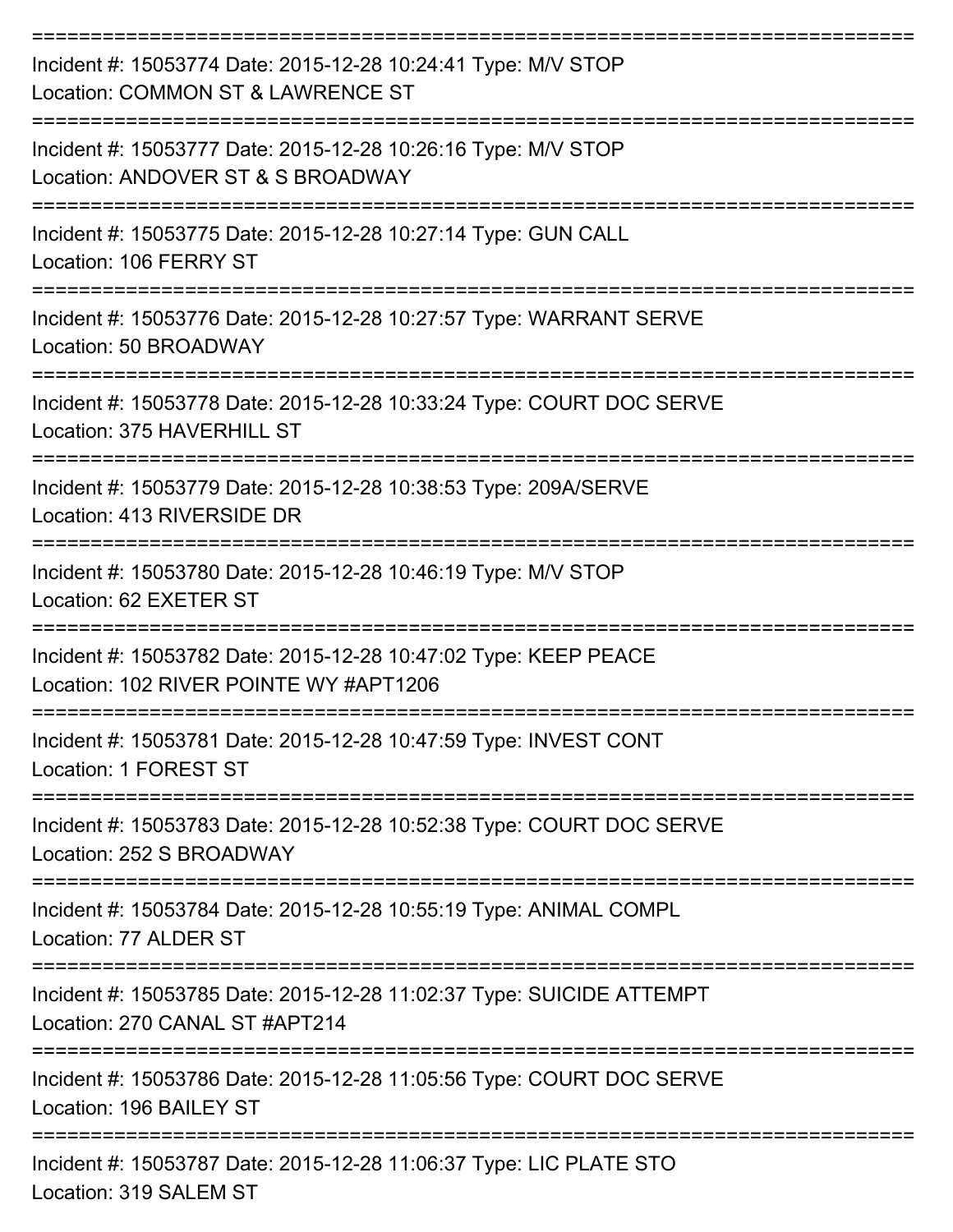| Incident #: 15053788 Date: 2015-12-28 11:16:12 Type: FIGHT<br>Location: 220 WALNUT ST FL 1STFL                                |
|-------------------------------------------------------------------------------------------------------------------------------|
| Incident #: 15053789 Date: 2015-12-28 11:50:53 Type: DISTURBANCE<br>Location: CARLEENS COFFEE SHOPPE / 209 S BROADWAY         |
| Incident #: 15053790 Date: 2015-12-28 11:55:47 Type: ROBBERY PAST<br>Location: LAWRENCE SENIOR CENTER / 155 HAVERHILL ST      |
| Incident #: 15053791 Date: 2015-12-28 12:05:48 Type: GENERAL SERV<br>Location: LAWRENCE GENERAL HOSPITAL / 1 GENERAL ST       |
| Incident #: 15053792 Date: 2015-12-28 12:25:54 Type: TOW OF M/V<br>Location: BAILEY ST & PARKER ST<br>======================= |
| Incident #: 15053793 Date: 2015-12-28 12:30:49 Type: M/V STOP<br>Location: CANAL ST & MARSTON ST                              |
| Incident #: 15053794 Date: 2015-12-28 12:36:36 Type: M/V STOP<br>Location: 364 S BROADWAY                                     |
| Incident #: 15053795 Date: 2015-12-28 12:41:37 Type: GENERAL SERV<br>Location: 17 MERRIMACK VIEW CT                           |
| Incident #: 15053796 Date: 2015-12-28 12:44:40 Type: B&E/PAST<br>Location: 338 PROSPECT ST                                    |
| Incident #: 15053797 Date: 2015-12-28 12:46:57 Type: M/V STOP<br>Location: 9 PORTLAND ST                                      |
| Incident #: 15053798 Date: 2015-12-28 12:56:21 Type: M/V STOP<br>Location: CARVER ST & MERRIMACK ST                           |
| Incident #: 15053799 Date: 2015-12-28 13:02:47 Type: ALARM/BURG<br>Location: 1 COPLEY ST                                      |
| Incident #: 15053800 Date: 2015-12-28 13:29:08 Type: AUTO ACC/NO PI<br>Location: 499 ESSEX ST                                 |
| Incident #: 15053801 Date: 2015-12-28 13:37:04 Type: M/V STOP<br>Location: BELKNAP ST & COOLIDGE ST                           |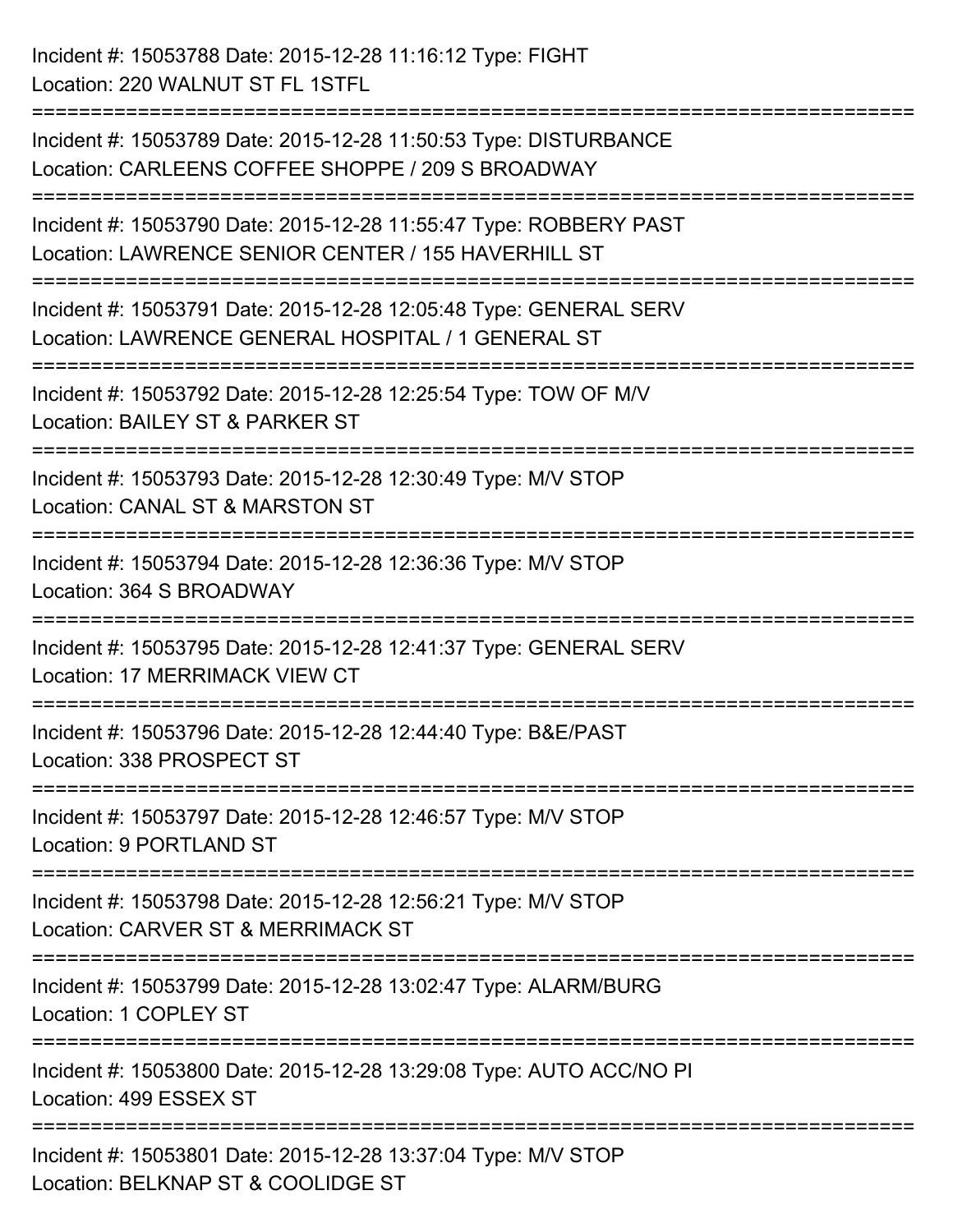| Incident #: 15053802 Date: 2015-12-28 13:37:34 Type: INVESTIGATION<br>Location: 46 UNION ST                                       |
|-----------------------------------------------------------------------------------------------------------------------------------|
| Incident #: 15053803 Date: 2015-12-28 13:40:58 Type: M/V STOP<br>Location: JACKSON CT                                             |
| Incident #: 15053804 Date: 2015-12-28 13:41:25 Type: M/V STOP<br>Location: MT VERNON ST & S BROADWAY<br>:======================== |
| Incident #: 15053805 Date: 2015-12-28 13:44:50 Type: LARCENY/PAST<br>Location: 31 SUMMER ST #REAR FL 1ST                          |
| Incident #: 15053806 Date: 2015-12-28 14:01:19 Type: INVEST CONT<br>Location: 28 BYRON AV                                         |
| Incident #: 15053807 Date: 2015-12-28 14:05:56 Type: NEIGHBOR PROB<br>Location: 435 BROADWAY #FRONT                               |
| Incident #: 15053808 Date: 2015-12-28 14:24:11 Type: SUS PERS/MV<br>Location: 250 HAVERHILL ST                                    |
| Incident #: 15053809 Date: 2015-12-28 14:31:12 Type: AUTO ACC/NO PI<br>Location: 429 S UNION ST                                   |
| Incident #: 15053810 Date: 2015-12-28 14:31:26 Type: SUS PERS/MV<br>Location: 220 BRUCE ST                                        |
| Incident #: 15053811 Date: 2015-12-28 14:32:52 Type: AUTO ACC/NO PI<br>Location: 54 KENDALL ST                                    |
| Incident #: 15053812 Date: 2015-12-28 14:41:55 Type: SUS PERS/MV<br>Location: BAILEY ST & FIRE DEPT                               |
| Incident #: 15053813 Date: 2015-12-28 15:04:35 Type: SUS PERS/MV<br>Location: 20 EXETER ST                                        |
| Incident #: 15053814 Date: 2015-12-28 15:17:24 Type: AUTO ACC/NO PI<br>Location: 62 WATER ST                                      |
| Incident #: 15053815 Date: 2015-12-28 15:22:24 Type: M/V STOP<br>Location: FALMOUTH ST & S UNION ST                               |

===========================================================================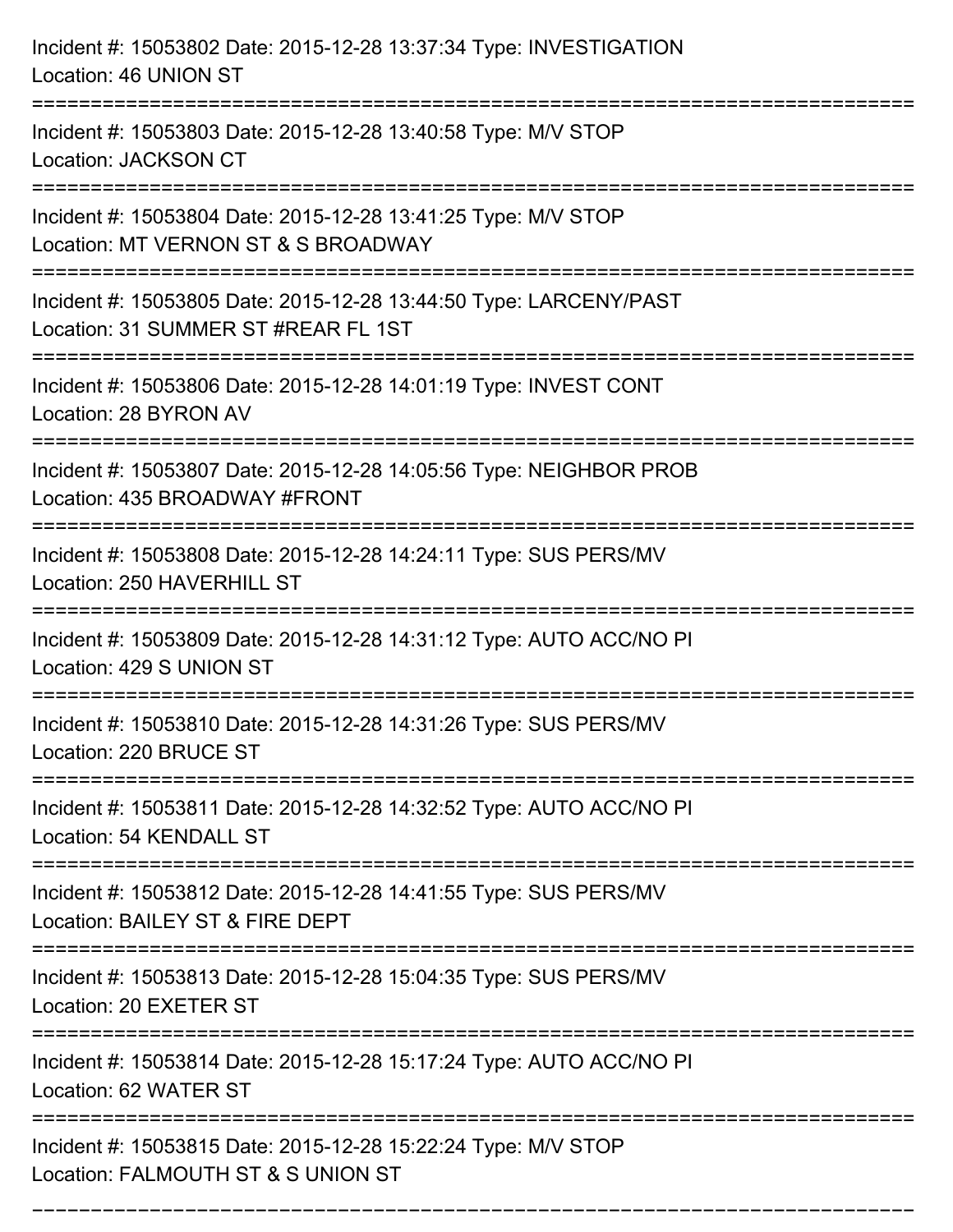| Incident #: 15053816 Date: 2015-12-28 15:23:37 Type: MEDIC SUPPORT<br>Location: 599 CANAL ST                              |
|---------------------------------------------------------------------------------------------------------------------------|
| ======================<br>Incident #: 15053817 Date: 2015-12-28 15:57:16 Type: AUTO ACC/NO PI<br>Location: 23 CARLETON ST |
| Incident #: 15053818 Date: 2015-12-28 16:11:10 Type: M/V STOP<br>Location: JACKSON ST & METHUEN ST<br>:================== |
| Incident #: 15053819 Date: 2015-12-28 16:16:43 Type: M/V STOP<br>Location: 145 AMESBURY ST                                |
| Incident #: 15053820 Date: 2015-12-28 16:23:04 Type: SUICIDE ATTEMPT<br>Location: MCDONALDS / 50 BROADWAY                 |
| Incident #: 15053821 Date: 2015-12-28 16:28:37 Type: GENERAL SERV<br>Location: 5 BLASER CT                                |
| Incident #: 15053822 Date: 2015-12-28 16:40:51 Type: SUS PERS/MV<br>Location: 60 KINGSTON ST                              |
| Incident #: 15053823 Date: 2015-12-28 16:44:33 Type: M/V STOP<br>Location: COMMON ST & LAWRENCE ST                        |
| Incident #: 15053824 Date: 2015-12-28 17:09:48 Type: WARRANT SERVE<br>Location: 317 S BROADWAY #2                         |
| Incident #: 15053825 Date: 2015-12-28 17:20:21 Type: GENERAL SERV<br>Location: 5 BLASER CT                                |
| Incident #: 15053826 Date: 2015-12-28 17:23:44 Type: CK WELL BEING<br>Location: RELIEF'S IN / 1 MARKET ST                 |
| Incident #: 15053827 Date: 2015-12-28 17:25:33 Type: M/V STOP<br><b>Location: NEWBURY ST</b>                              |
| Incident #: 15053828 Date: 2015-12-28 17:28:19 Type: M/V STOP<br>Location: 497 HAMPSHIRE ST                               |
| Incident #: 15053829 Date: 2015-12-28 17:39:29 Type: AUTO ACC/NO PI<br>Location: PAYLESS SHOES / 700 ESSEX ST             |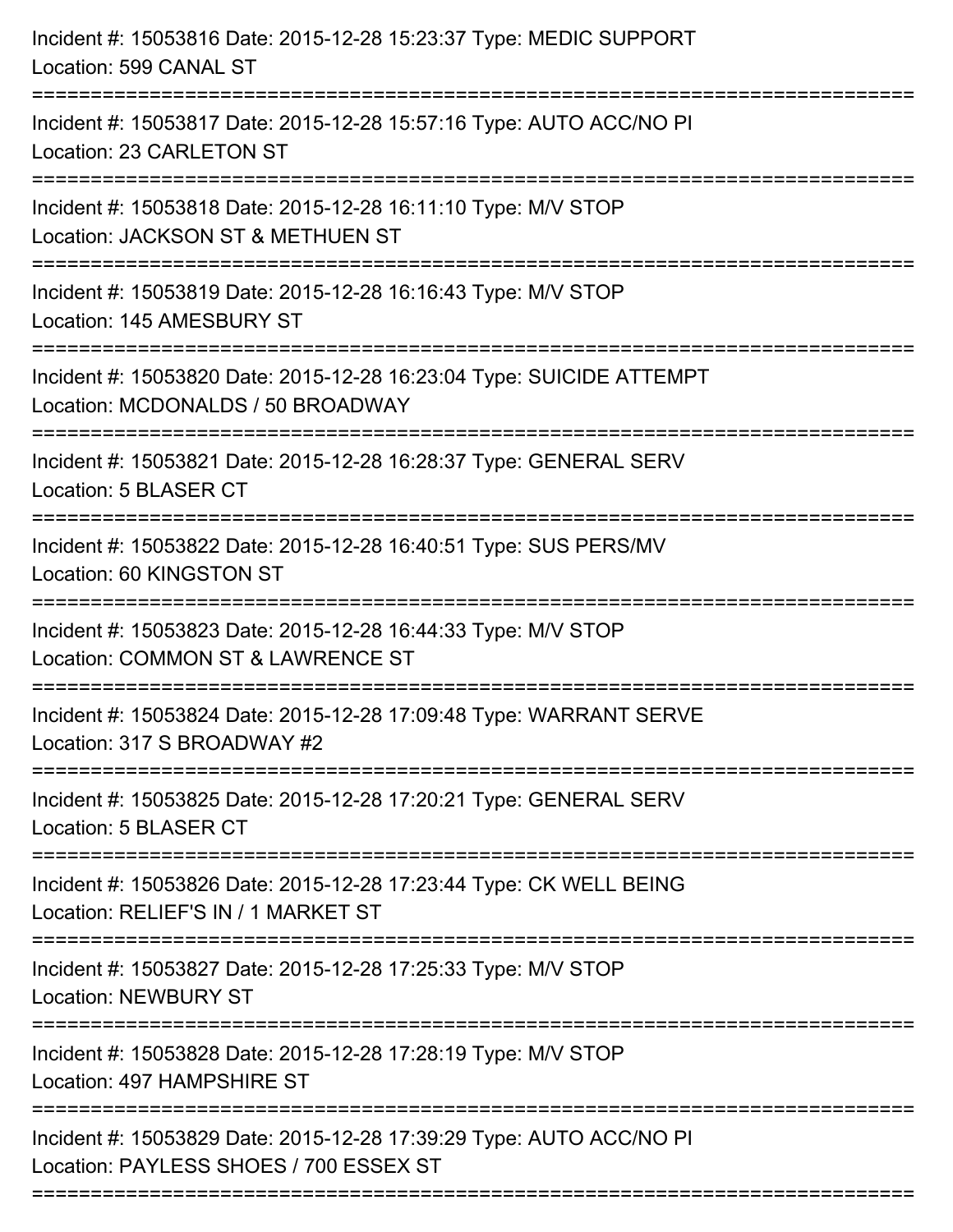Location: FOSTER ST & SALEM ST

| Incident #: 15053831 Date: 2015-12-28 17:53:27 Type: THREATS<br>Location: 30 PEARL AV                        |
|--------------------------------------------------------------------------------------------------------------|
| Incident #: 15053832 Date: 2015-12-28 17:59:09 Type: LARCENY/PAST<br>Location: 87 SUMMER ST                  |
| Incident #: 15053833 Date: 2015-12-28 18:03:11 Type: M/V STOP<br><b>Location: MERRIMACK ST</b>               |
| Incident #: 15053834 Date: 2015-12-28 18:05:09 Type: 911 HANG UP<br>Location: 272 E HAVERHILL ST #16         |
| Incident #: 15053835 Date: 2015-12-28 18:09:09 Type: MV/BLOCKING<br>Location: 24 FULTON ST                   |
| Incident #: 15053836 Date: 2015-12-28 18:22:34 Type: AUTO ACC/UNK PI<br>Location: FRANKLIN ST & TREMONT ST   |
| Incident #: 15053837 Date: 2015-12-28 18:26:13 Type: ALARM/BURG<br>Location: HONEY DEW DONUTS / 342 BROADWAY |
| Incident #: 15053838 Date: 2015-12-28 18:26:54 Type: HIT & RUN M/V<br>Location: BROADWAY & MANCHESTER ST     |
| Incident #: 15053839 Date: 2015-12-28 18:29:33 Type: M/V STOP<br>Location: ESSEX ST & HAMPSHIRE ST           |
| Incident #: 15053841 Date: 2015-12-28 18:30:10 Type: LARCENY/PAST<br>Location: FROST SCHOOL / 33 HAMLET ST   |
| Incident #: 15053840 Date: 2015-12-28 18:30:23 Type: TOW/REC/STOL<br>Location: 18 ORCHARD ST                 |
| Incident #: 15053842 Date: 2015-12-28 18:38:47 Type: SUS PERS/MV<br>Location: 10 MONMOUTH ST                 |
| Incident #: 15053843 Date: 2015-12-28 18:40:49 Type: M/V STOP<br>Location: MERRIMACK ST & PARKER ST          |
|                                                                                                              |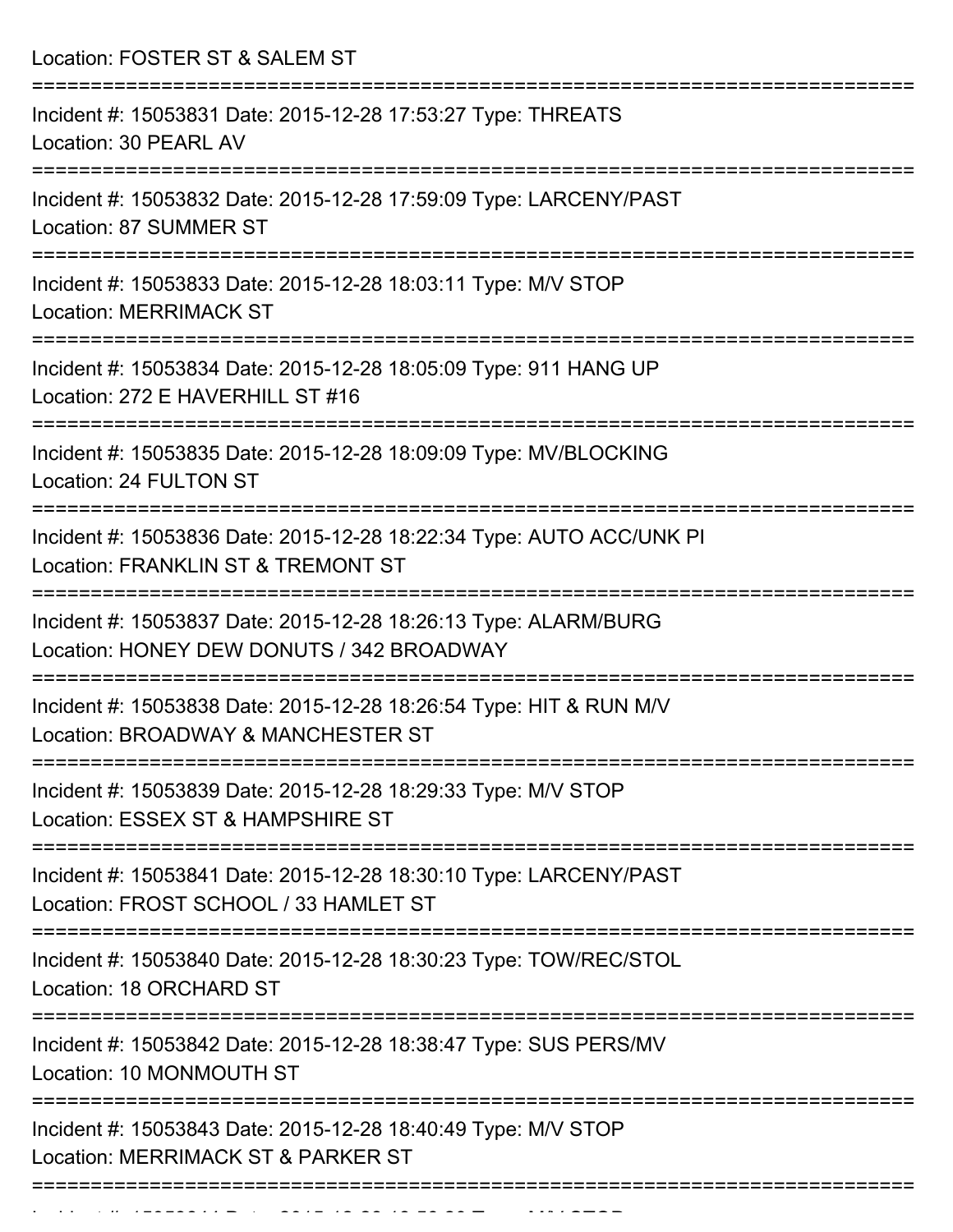Location: GLENN ST

| Incident #: 15053845 Date: 2015-12-28 19:01:35 Type: M/V STOP<br>Location: CARVER ST & SALEM ST                |
|----------------------------------------------------------------------------------------------------------------|
| Incident #: 15053846 Date: 2015-12-28 19:03:10 Type: 209A/VIOLATION<br>Location: 5A SUMMER ST                  |
| Incident #: 15053847 Date: 2015-12-28 19:20:53 Type: ALARM/BURG<br>Location: SALVATION ARMY / 250 HAVERHILL ST |
| Incident #: 15053848 Date: 2015-12-28 19:23:13 Type: B&E/MV/PAST<br>Location: 133 ESSEX ST                     |
| Incident #: 15053849 Date: 2015-12-28 19:26:55 Type: AUTO ACC/NO PI<br>Location: 109 PARK ST                   |
| Incident #: 15053850 Date: 2015-12-28 19:31:19 Type: M/V STOP<br>Location: BROADWAY & CROSS ST                 |
| Incident #: 15053851 Date: 2015-12-28 19:46:56 Type: M/V STOP<br>Location: BROADWAY & CROSS ST                 |
| Incident #: 15053852 Date: 2015-12-28 19:49:22 Type: AUTO ACC/NO PI<br>Location: BIG N' BEEFY / 415 BROADWAY   |
| Incident #: 15053853 Date: 2015-12-28 19:53:55 Type: FIGHT<br>Location: 115 MARKET ST #2                       |
| Incident #: 15053854 Date: 2015-12-28 20:01:00 Type: M/V STOP<br>Location: 42 MORTON ST                        |
| Incident #: 15053855 Date: 2015-12-28 20:30:04 Type: M/V STOP<br>Location: 200 COMMON ST                       |
| Incident #: 15053856 Date: 2015-12-28 20:38:33 Type: M/V STOP<br>Location: BROADWAY & VALLEY ST                |
| Incident #: 15053857 Date: 2015-12-28 21:01:58 Type: KEEP PEACE<br>Location: 74 SAUNDERS FL 3RD                |
|                                                                                                                |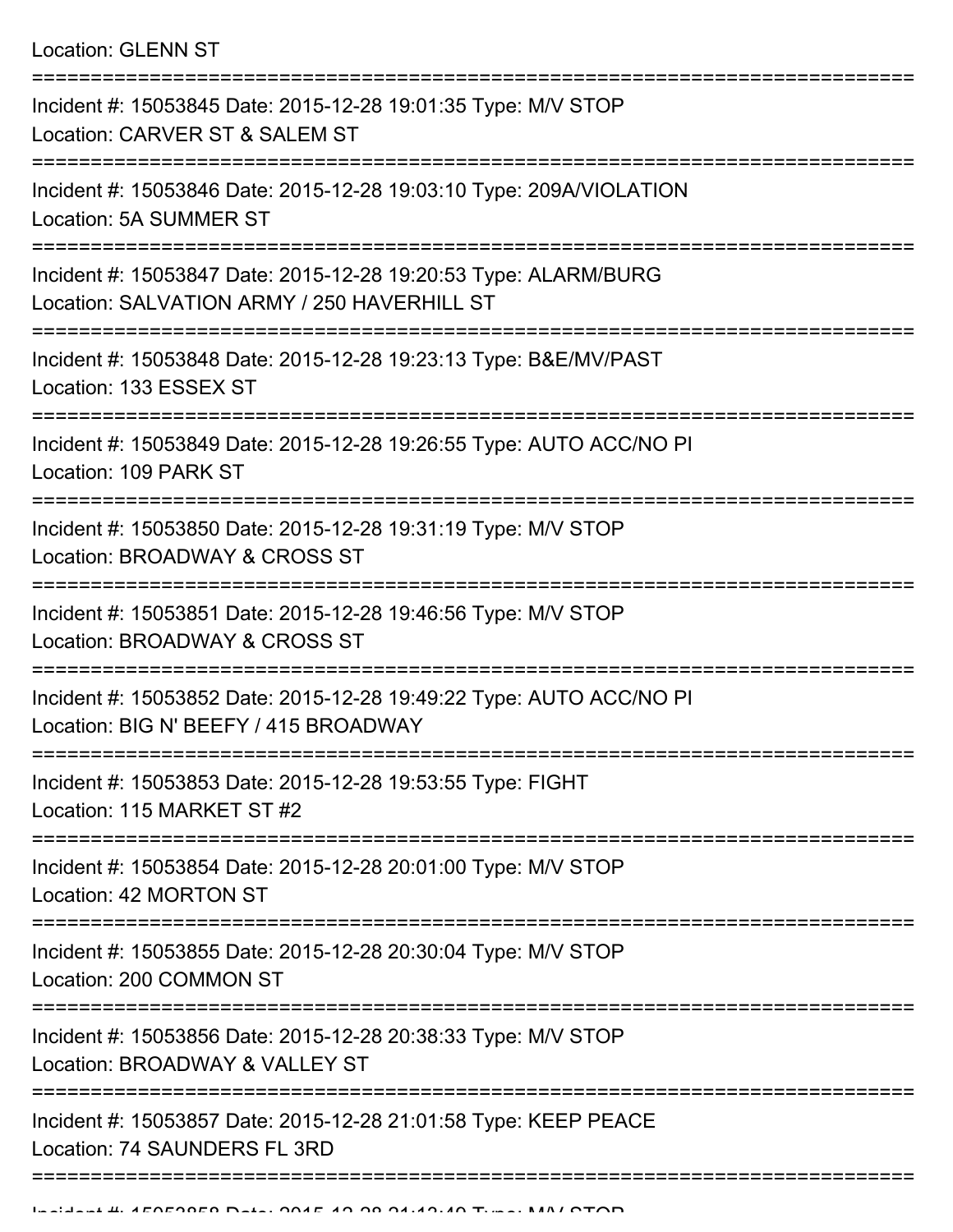| Location: NEWBURY ST & ORCHARD ST                                                                                          |
|----------------------------------------------------------------------------------------------------------------------------|
| Incident #: 15053859 Date: 2015-12-28 21:14:22 Type: UNKNOWN PROB<br>Location: 8 SPRINGFIELD ST #18<br>.================== |
| Incident #: 15053860 Date: 2015-12-28 21:19:06 Type: M/V STOP<br>Location: ESSEX ST & HAMPSHIRE ST                         |
| Incident #: 15053861 Date: 2015-12-28 21:22:35 Type: LARCENY/PAST<br>Location: 21 DEBBIE LN                                |
| Incident #: 15053862 Date: 2015-12-28 21:24:27 Type: ALARMS<br>Location: COMMONWEALTH MOTORS / 155 MARSTON ST              |
| Incident #: 15053863 Date: 2015-12-28 21:31:46 Type: AUTO ACC/NO PI<br>Location: BROADWAY & WATER ST                       |
| Incident #: 15053865 Date: 2015-12-28 21:51:29 Type: ALARM/BURG<br>Location: PENSKE TRUCK / 650 S UNION ST                 |
| Incident #: 15053864 Date: 2015-12-28 21:51:47 Type: M/V STOP<br>Location: LEBANON ST & WHITE ST                           |
| Incident #: 15053866 Date: 2015-12-28 22:07:43 Type: M/V STOP<br>Location: FRANKLIN ST & HAVERHILL ST                      |
| Incident #: 15053867 Date: 2015-12-28 22:09:00 Type: M/V STOP<br>Location: BAILEY ST & S UNION ST                          |
| Incident #: 15053868 Date: 2015-12-28 22:18:25 Type: ALARMS<br>Location: ESPERANZA ACADEMY / 198 GARDEN ST                 |
| Incident #: 15053869 Date: 2015-12-28 22:41:26 Type: ALARMS<br>Location: ATTICA / 1 MILL ST                                |
| Incident #: 15053870 Date: 2015-12-28 23:04:05 Type: UNKNOWN PROB<br>Location: 473 ESSEX ST #4-4                           |
| Incident #: 15053871 Date: 2015-12-28 23:09:40 Type: M/V STOP<br>Location: CENTRAL BRIDGE / 0 MERRIMACK ST                 |
| Incident #: 15053872 Date: 2015-12-28 23:14:50 Type: ALARM/BURG                                                            |